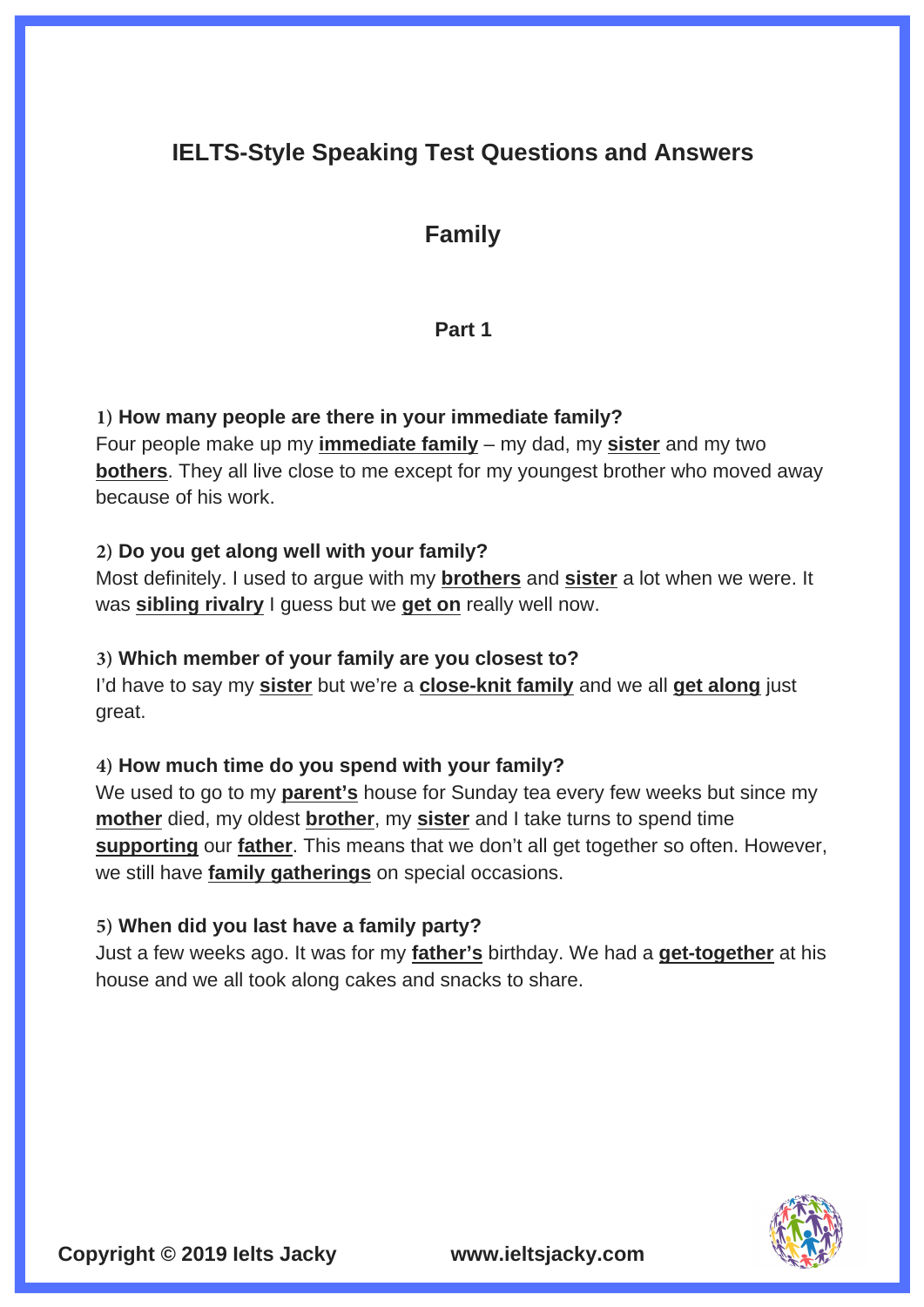#### **Part 2**

**Describe a family celebration that you attended. You should say:**

- **where this celebration was held**
- **why it was held**
- **what you did at the event**

**and explain what you enjoyed about this celebration.** 

One of the most memorable **family** events of recent years was my **father's** 80th birthday. We wanted to have a special celebration for him but decided to keep it a secret so as to surprise him on the day.

My youngest **brother**, who lives two and a half hours drive away from the rest of my **immediate family**, told Dad that he'd come down with his **family** so we could all go out for a meal together.

What we actually did was to invite members of our **extended family** to come as well without my **father** knowing. Most of them live a long way away, like in London or Scotland, so we don't see them very often. They came down the day before and stayed in local hotels.

There was a lot to arrange and it was difficult to sort everything without Dad guessing what we were up to. There were several times when I thought he must know something was going on but was just playing along and pretending he didn't.

We booked a table at a local restaurant and on the day, my **sister** decorated it with balloons and other party bits and pieces. It looked amazing. It was a very long table as in the end there were more than twenty **family members** at the meal. So, as well as my **parents** and my **siblings**, there were also **nieces**, **nephews**, **aunts**, **uncles** and **cousins**. I think it was probably the biggest **family gathering** we'd ever had.

We arranged for Dad and Mum to be the last to arrive so that everyone else could be seated at the table waiting for them. I'll never forget Dad's face when he walked into the restaurant. He hadn't guessed what we were arranging and it was a real surprise to him to see everyone there.

We had a lovely meal together but the best thing was spending time with all our **relatives**. It made me realize what a **close-knit family** we are even though we don't see each other very often. I think that Dad enjoyed it too and I hope it showed him how much he means to our whole **family**.



**Copyright © 2019 Ielts Jacky www.ieltsjacky.com**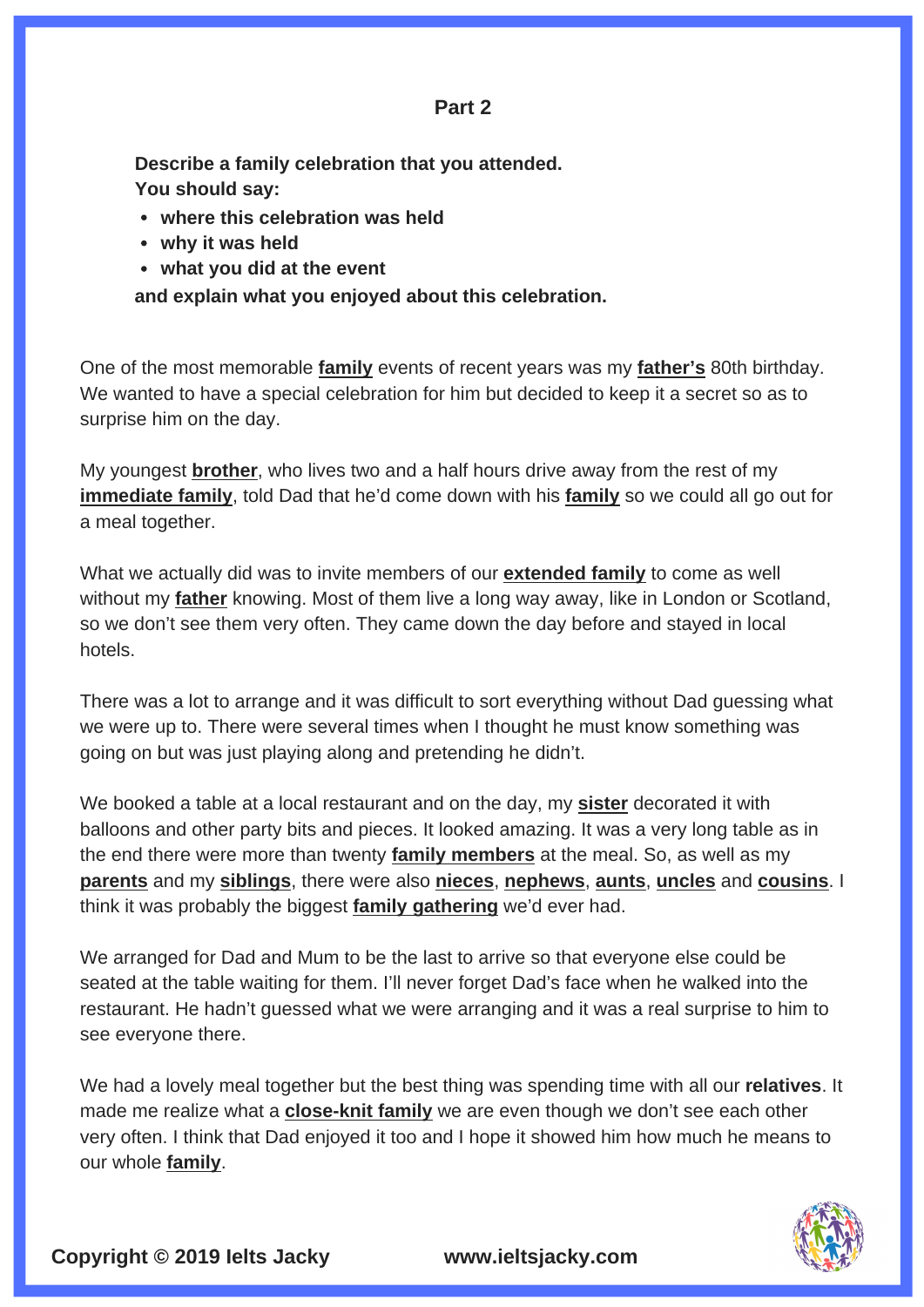**1) In what ways can people in a family be similar to each other?** Both **immediate** and **extended family members** often have a lot of similarities. For example, they can **look alike**. My **brother** Steve is the **spitting image** of our **cousin** Peter, while my **sister takes after** our **mother** in the way she both looks and talks.

Also, **relatives** may be good at the same things or do similar types of work. Most of my **extended family** are either teachers or scientists.

Specific interests often **run in the family**. In my **family**, we all love the outdoors and nature, particularly the **older generation**. Younger **family members** do like to go out walking as well but now that my **nieces** and **nephews** are all **teenagers**, they spend a lot of time on their electronic gadgets.

The final way that people in a **family** can be **alike** is in their personality, and especially in their sense of humour.

## **2) In terms of personality, are people influenced more by their family or by their friends?**

In my opinion, personality is mostly **hereditary**. I think that the main traits of a person's character are passed down from **parents** to their **offspring**. Some people are more like their **father**, others more like their **mother** but most of us can recognise characteristics of both **parents** in our own personality. For example, I'm quiet like my dad and have my mum's creativity.

How children are **raised** also affects the way they think, feel and behave as they grow up. Kids from a happy, stable **family background** generally have a normal personality. However, an unhappy **childhood**, which may include some form of abuse, will definitely affect a child's mental development and their character later in life.

This suggests that personality can change so it's probably true that the people we spend time with as friends and colleagues also influence the way we think, feel and behave. However, I don't think that they alter our deepest character.

So in conclusion, I'd say that an understanding of personality is quite complex and involves both **hereditary** and social factors.